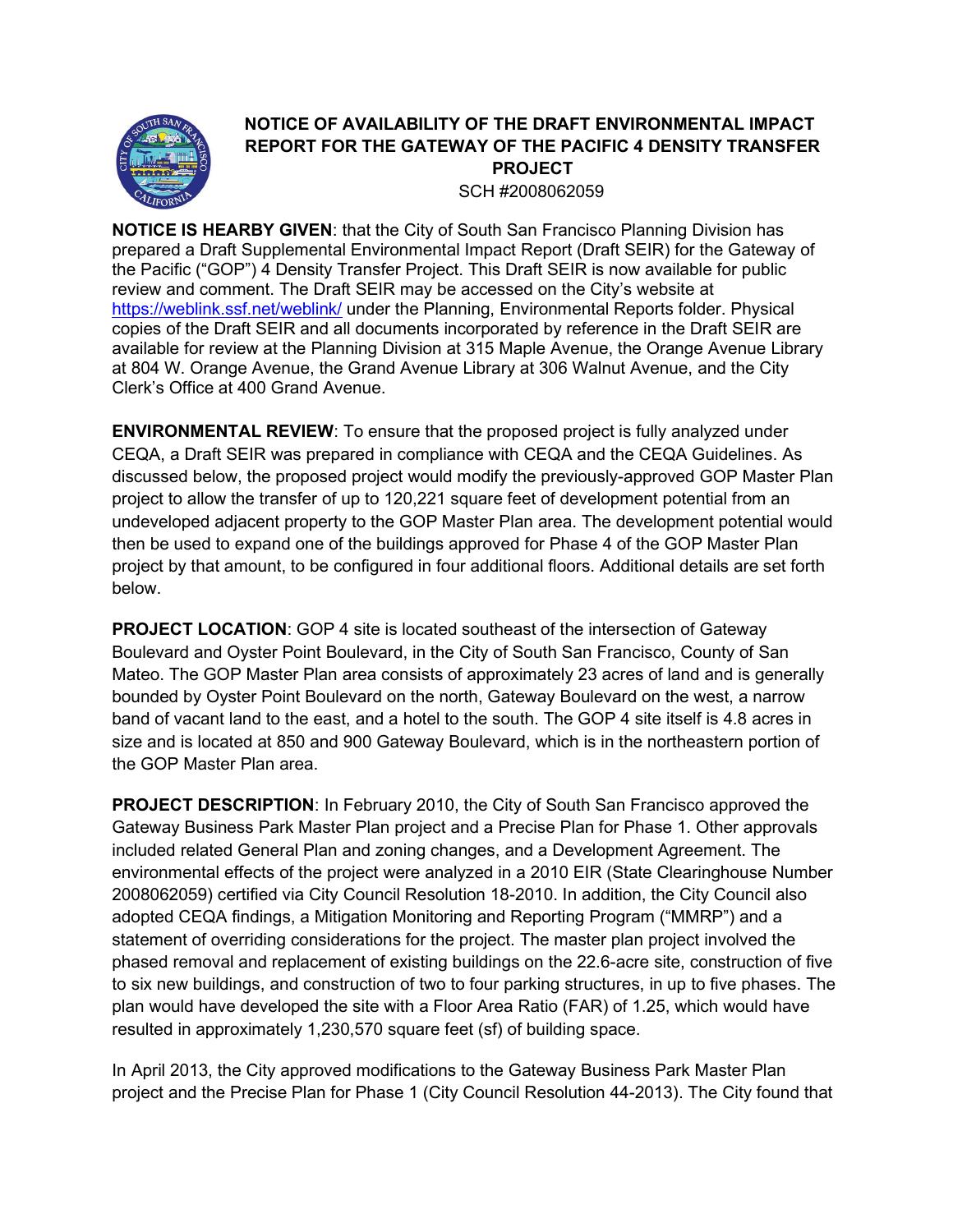the modifications were within the scope of the 2010 EIR and re-certified that EIR (City Council Resolution 43-2013). In addition, the City re-adopted the CEQA findings, the MMRP and the statement of overriding considerations. The modifications included more flexibility in phasing, a new amenity building in Phase 1, a First Amendment to the Development Agreement, and minor changes to on-site circulation. The overall development standards and FAR of 1.25 did not change. These modifications were reflected in a revised Master Plan, which was renamed as the GOP Master Plan, and a revised Precise Plan for GOP 1. Phase 1 has since been constructed.

In December 2018, the City approved Precise Plans for Phases 2 and 3 of the GOP Master Plan project (Planning Commission Resolution 2835-2018). The Planning Commission determined that Phases 2 and 3 were within the scope of the 2010 EIR and adopted a 2018 Addendum to the previous analysis. The Precise Plans provided detailed development plans that implemented the already-approved GOP Master Plan project. Phases 2 and 3 are currently under construction.

In July 2020, the City approved a Precise Plan for Phase 4 of the GOP Master Plan project, as well as a Use Permit for an adjacent project at 475 Eccles Avenue to the southeast, which is now known as GOP 5 (Planning Commission Resolution Nos. 2859-2020 and 119-2020). The Precise Plan for the GOP 4 project provided detailed development plans that implemented the already-approved GOP Master Plan project. The GOP 4 project included two five-story buildings with R&D uses totaling 226,000 sf and a six-story parking structure, with a partial floor on the sixth level, in the northeastern portion of the GOP Master Plan area. For this project, the Planning Commission determined that Phase 4 was within the scope of the 2010 EIR and 2018 Addendum, and adopted a 2020 Addendum to the previous analysis. Construction of GOP 4 has not commenced.

The Use Permit for the GOP 5 project integrated the adjacent project at 475 Eccles Avenue into a campus that would include both the GOP Master Plan and GOP 5 projects. The GOP 5 project includes the site of some former rail spurs that previously separated the GOP Master Plan area from the 475 Eccles site, which will be converted into a publicly-accessible multi-use path connecting Oyster Point Boulevard with Forbes Boulevard, and provided pedestrian connections within the campus.

BioMed Reality (project applicant) proposes the transfer of 120,221 square feet (sf) of developable space from the GOP 5 site to the GOP 4 site. The developable space consists of what could potentially be built on the site of the former rail spurs and would be added to the northern building on the GOP 4 site as four additional floors. The portion of the GOP 5 site encompassing the rail spurs would then be deed restricted to allow no development of the density that is transferred. The new square footage on the GOP 4 site would be parked at 2 spaces per 1,000 sf, which would be accommodated by adding 2.5 floors to the previouslyapproved parking structure on the GOP 4 site.

ENVIRONMENTAL IMPACTS: The Draft SEIR identifies that the proposed project would result in significant and unavoidable project- and cumulative-level impacts related to vehicle miles